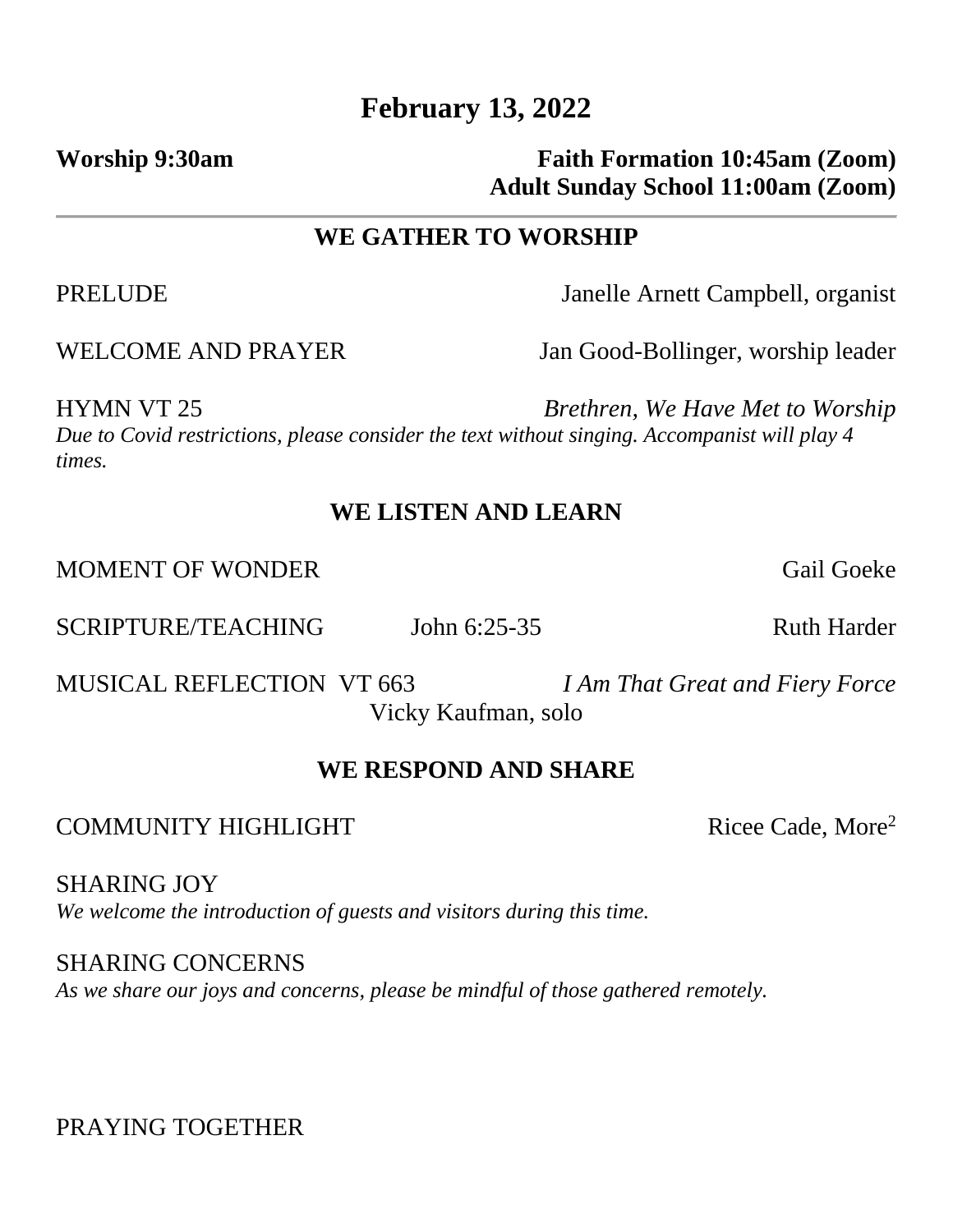*Slips of paper are available in the pew racks for those who wish to offer joys and concerns silently and anonymously. These papers may be placed in the prayer bowl table at the front of the sanctuary following the service.* 

HYMN VT 592 *How Firm a Foundation*

# **WE GO INTO THE WORLD WITH LOVE**

#### SENDING FORTH

POSTLUDE

### **CARING NOTES**

- Norma Moeller returned home (same day) following a successful surgery two weeks ago. She appreciates our ongoing prayers and loving concern.
- Carrie Cramer, together with her children Owyn and Eva and her wider family, welcome our prayers. A memorial service for Carrie's dad, Jerry Cramer, was Friday, February 11, at Upland Community Church in Upland, IN.
- George Houghton was transferred to The Village at Mission 7105 Mission Rd, Prairie Village for continued rehabilitation.
- We are planning to move to Boston in early March to join our children and grandchildren. Our home quickly sold and we have been in the process of editing and packing for the past two months. We ask for your prayers as this is a time of anticipation, sadness, and gratitude for the 39 years we have been part of the Rainbow community. We also ask for your healing thoughts and intentions as I receive treatment for breast cancer. I will be having surgery on Feb. 11 at KU and will continue treatment in Boston. Often the unexpected occurrences will guide us to new learning and offer experiences of grace and healing. - Carol and Stan Buller
- After another fall, George Melby has returned to Homestead assisted living in Eudora, KS. He appreciates RMC's support and prayers.
- Please remember Dick and Brenda Tatro in your prayers. Dick is scheduled for knee replacement surgery, February 9, and Brenda is having surgery this week Thursday.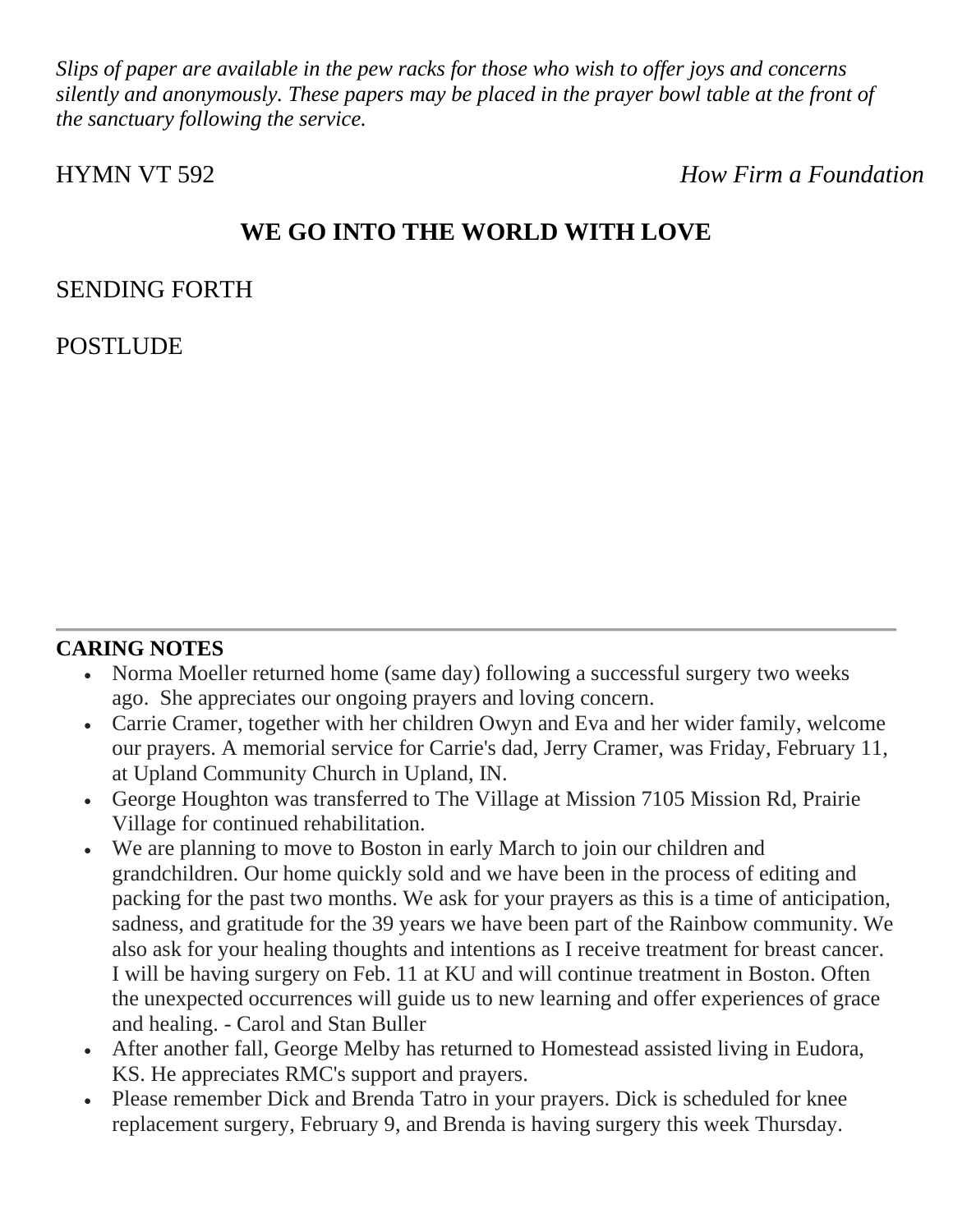## **THIS WEEK'S ACTIVITIES**

February 13 – Sunday (Today)

- Worship Service and Livestream 9:30 AM
- Community Building Time in the Fellowship Hall cancelled
- Kids and Youth Sunday School on zoom 10:45 AM
- Adult Education on zoom 11:00 AM

February 14 – Monday

- Bible Study via zoom 5:00 PM
- February 15 Tuesday
	- Staff Meeting 12:00 PM
- February 16 Wednesday
	- Choir Rehearsal cancelled

February 17 – Thursday

• Trustee Meeting 7:00 PM

February 18-20

• Senior High Snow Camp at RMMC

Sarah Neher will be gone February 18-20 to take the Sr. High to Snow Camp at Rocky Mountain Mennonite Camp. The following week she will be participating in AMBS's Pastors and Leader's conference.

# **UPCOMING ACTIVITIES**

March 2nd- Ash Wednesday March 5th- Ragtime, Old and New A concert by Michael Dolman, 4:00 pm March 6th- Youth Ice Skating at Crown Center, 6-8 pm March 20th- Youth Brunch, 10:50 am April 3rd- Youth Art and Religion at the Nelson Atkins Museum, 12-2:30 pm April 10th- Palm Sunday April 17th- Easter Fun, 10:50 am

# **FAITH FORMATION HOUR**

Adult Education: Clif Hostetler will lead a zoom discussion at 11:00 am about the book, *What Jesus Learned from Women*, by James F. McGrath. The book combines the knowledge from critical biblical studies with the tools of historical fiction to describe the probable nature of the relationships between Jesus and the women in his life.

All in-person youth activities have been canceled through the end of February. There are Zoom opportunities for K-5 and youth at 10:45 on Sundays. If you would like the link contact Sarah Neher at [sarah@rainbowmennonite.org.](mailto:sarah@rainbowmennonite.org)